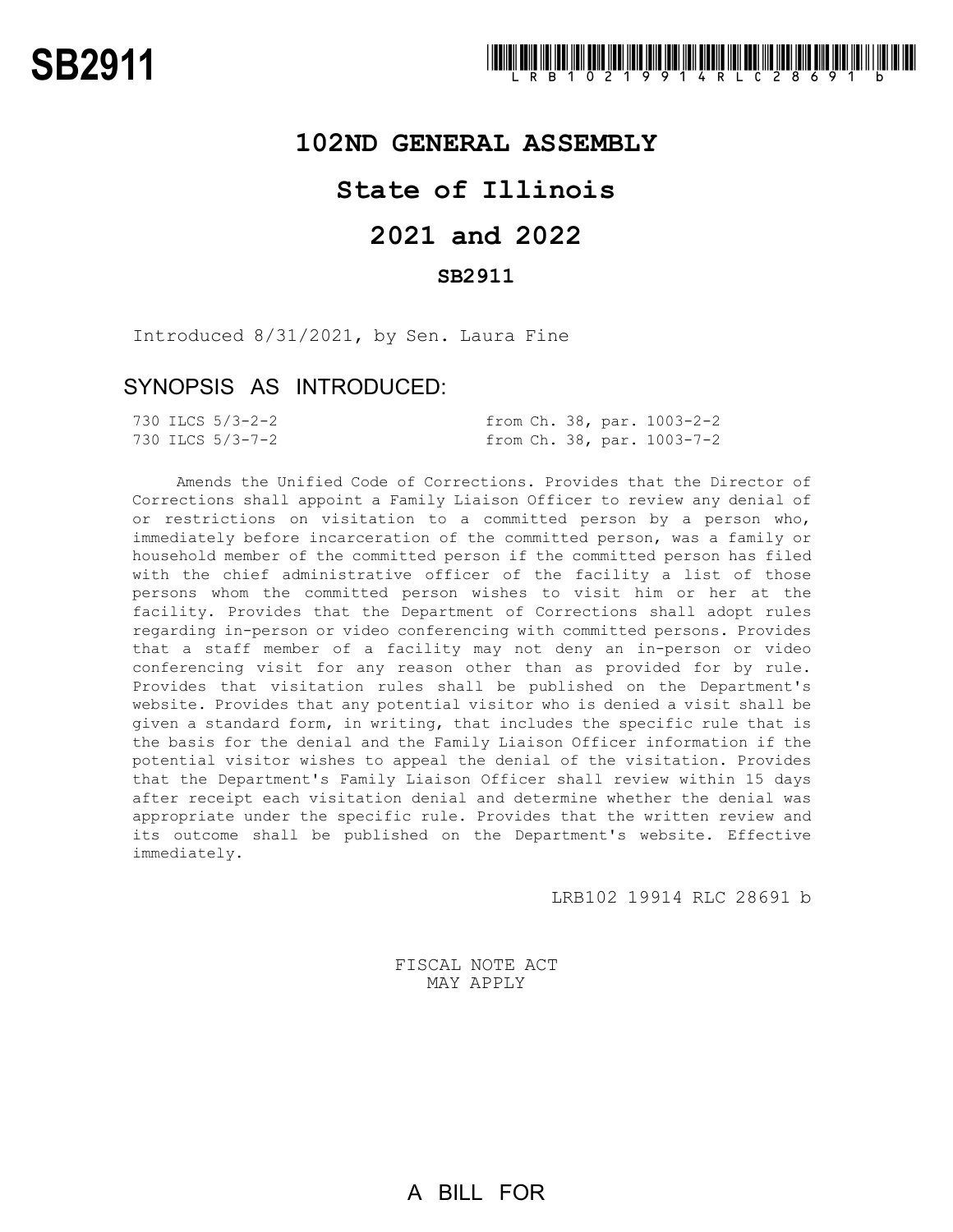1

AN ACT concerning criminal law.

#### **Be it enacted by the People of the State of Illinois, represented in the General Assembly:** 2 3

Section 1. Public policy and findings. 4

(a) The General Assembly finds that it is the public policy of the State of Illinois that frequent in-person visits from family and household members to committed persons in correctional facilities are among the best ways to increase the success of rehabilitation and re-entry of committed persons into society. 5 6 7 8 9 10

(b) The General Assembly finds that the lack of data, transparency, or statewide rules and procedures to actively encourage in-person visitation has hindered the State's mission to successfully reintegrate committed persons into society and promote family stability. The General Assembly further finds that in-person visitation is without any additional cost to the State and the many social benefits, particularly to the family and household members of the committed person, justify centering visitation as a core function of every Department of Corrections facility. 11 12 13 14 15 16 17 18 19  $20$ 

Section 5. The Unified Code of Corrections is amended by changing Sections 3-2-2 and 3-7-2 as follows: 21 22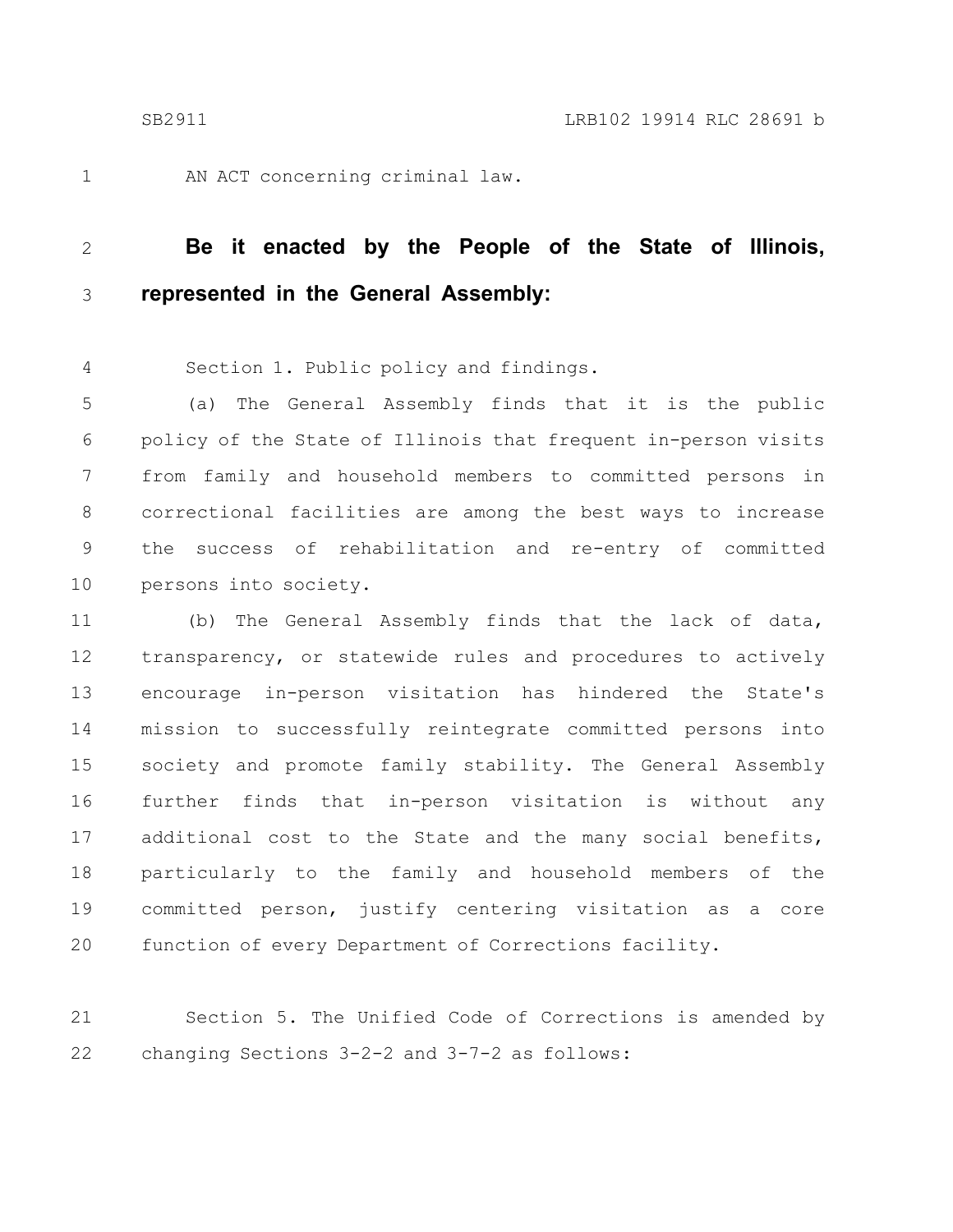SB2911 - 2 - LRB102 19914 RLC 28691 b

1

(730 ILCS 5/3-2-2) (from Ch. 38, par. 1003-2-2)

2

Sec. 3-2-2. Powers and duties of the Department.

(1) In addition to the powers, duties, and responsibilities which are otherwise provided by law, the Department shall have the following powers: 3 4 5

(a) To accept persons committed to it by the courts of this State for care, custody, treatment and rehabilitation, and to accept federal prisoners and aliens over whom the Office of the Federal Detention Trustee is authorized to exercise the federal detention function for limited purposes and periods of time. 6 7 8 9 10 11

(b) To develop and maintain reception and evaluation units for purposes of analyzing the custody and rehabilitation needs of persons committed to it and to assign such persons to institutions and programs under its control or transfer them to other appropriate agencies. In consultation with the Department of Alcoholism and Substance Abuse (now the Department of Human Services), the Department of Corrections shall develop a master plan for the screening and evaluation of persons committed to its custody who have alcohol or drug abuse problems, and for making appropriate treatment available to such persons; the Department shall report to the General Assembly on such plan not later than April 1, 1987. The maintenance and implementation of such plan shall be contingent upon the availability of funds. 12 13 14 15 16 17 18 19 20 21 22 23 24 25 26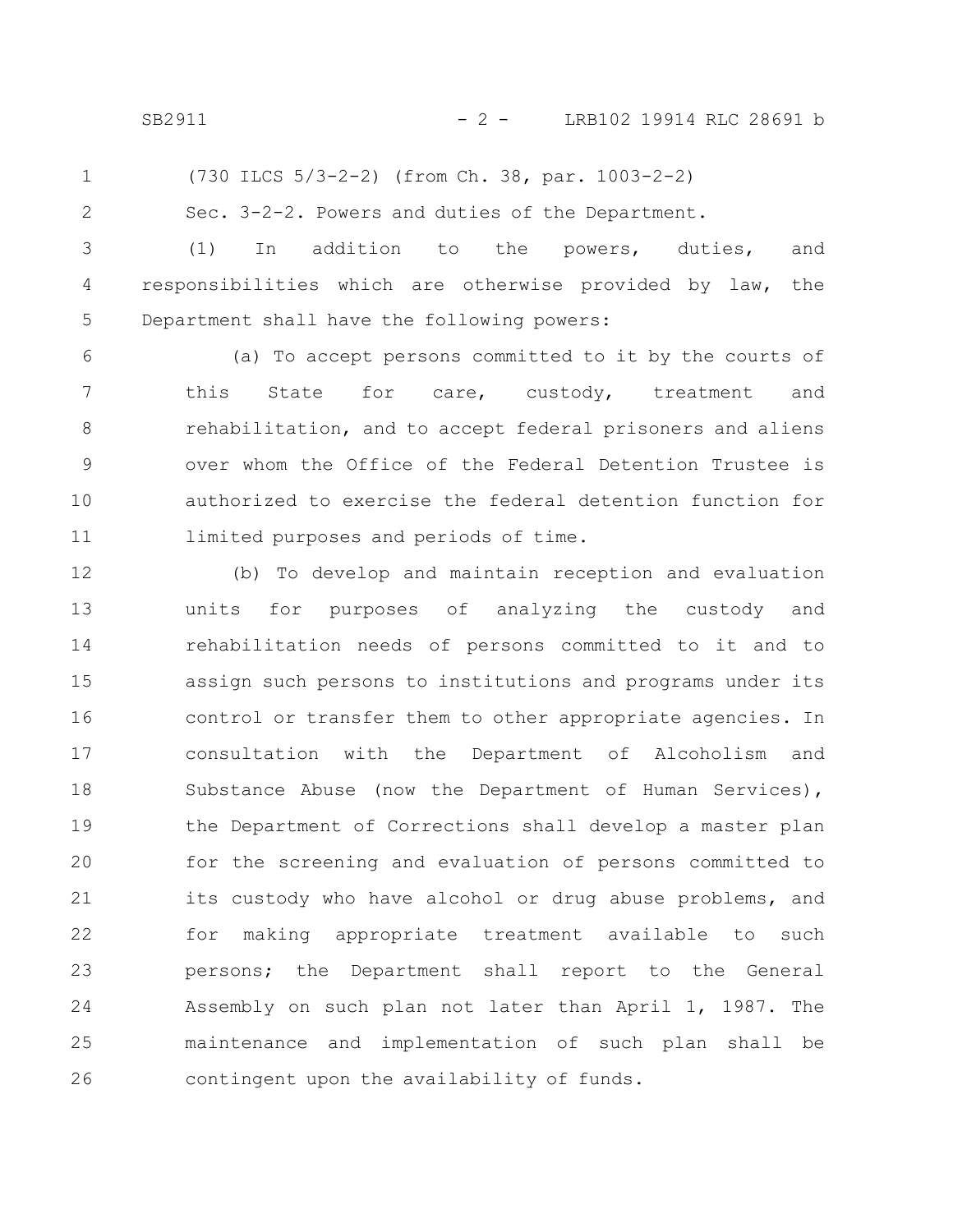SB2911 - 3 - LRB102 19914 RLC 28691 b

(b-1) To create and implement, on January 1, 2002, a pilot program to establish the effectiveness of pupillometer technology (the measurement of the pupil's reaction to light) as an alternative to a urine test for purposes of screening and evaluating persons committed to its custody who have alcohol or drug problems. The pilot program shall require the pupillometer technology to be used in at least one Department of Corrections facility. The Director may expand the pilot program to include an additional facility or facilities as he or she deems appropriate. A minimum of 4,000 tests shall be included in the pilot program. The Department must report to the General Assembly on the effectiveness of the program by January 1, 2003. 1 2 3 4 5 6 7 8 9 10 11 12 13 14

(b-5) To develop, in consultation with the Department of State Police, a program for tracking and evaluating each inmate from commitment through release for recording his or her gang affiliations, activities, or ranks. 15 16 17 18

(c) To maintain and administer all State correctional institutions and facilities under its control and to establish new ones as needed. Pursuant to its power to establish new institutions and facilities, the Department may, with the written approval of the Governor, authorize the Department of Central Management Services to enter into an agreement of the type described in subsection (d) of Section 405-300 of the Department of Central Management 19 20 21 22 23 24 25 26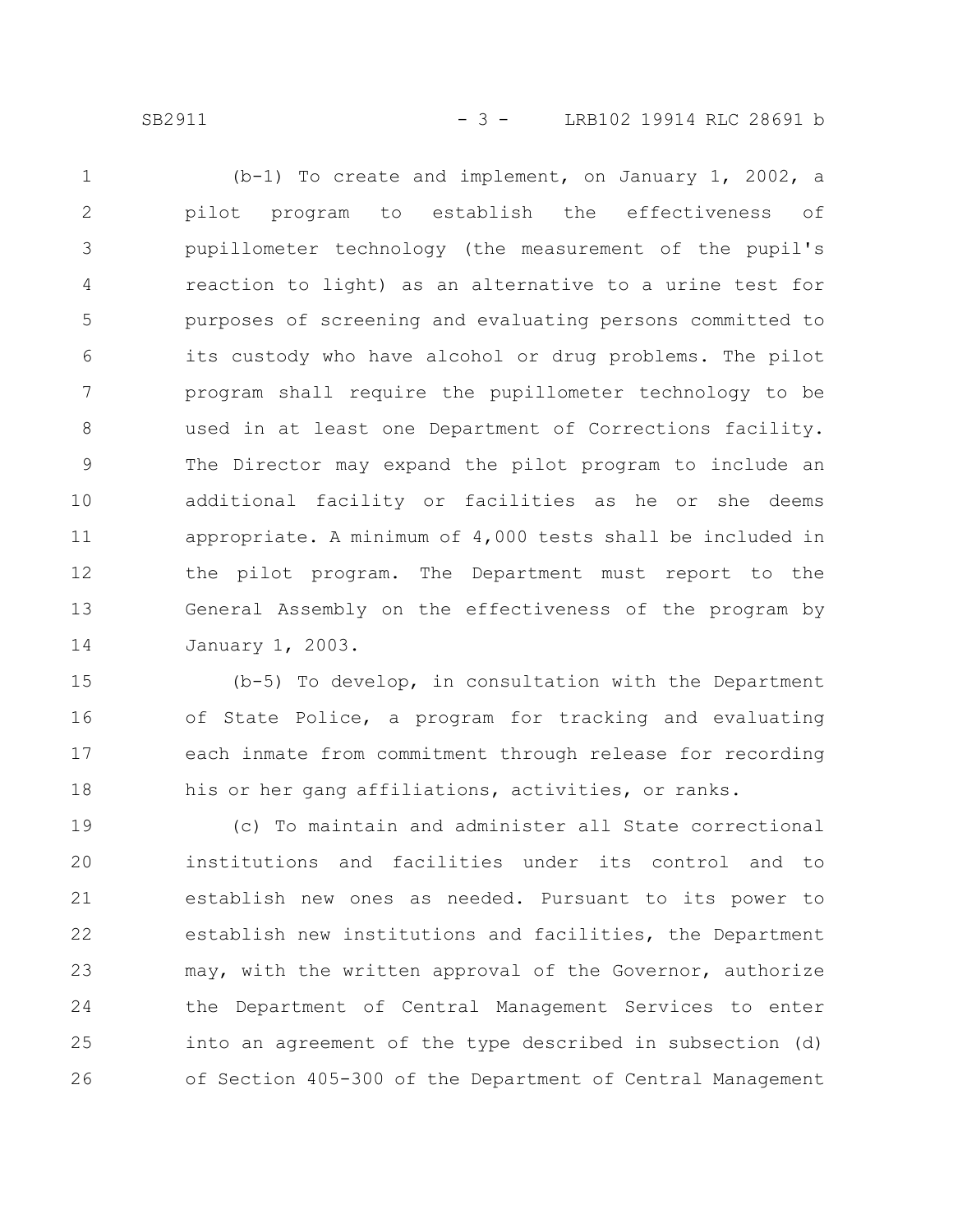Services Law (20 ILCS 405/405-300). The Department shall designate those institutions which shall constitute the State Penitentiary System. 1 2 3

Pursuant to its power to establish new institutions and facilities, the Department may authorize the Department of Central Management Services to accept bids from counties and municipalities for the construction, remodeling or conversion of a structure to be leased to the Department of Corrections for the purposes of its serving as a correctional institution or facility. Such construction, remodeling or conversion may be financed with revenue bonds issued pursuant to the Industrial Building Revenue Bond Act by the municipality or county. The lease specified in a bid shall be for a term of not less than the time needed to retire any revenue bonds used to finance the project, but not to exceed 40 years. The lease may grant to the State the option to purchase the structure outright. 4 5 6 7 8 9 10 11 12 13 14 15 16 17 18

Upon receipt of the bids, the Department may certify one or more of the bids and shall submit any such bids to the General Assembly for approval. Upon approval of a bid by a constitutional majority of both houses of the General Assembly, pursuant to joint resolution, the Department of Central Management Services may enter into an agreement with the county or municipality pursuant to such bid. 19 20 21 22 23 24 25

(c-5) To build and maintain regional juvenile

26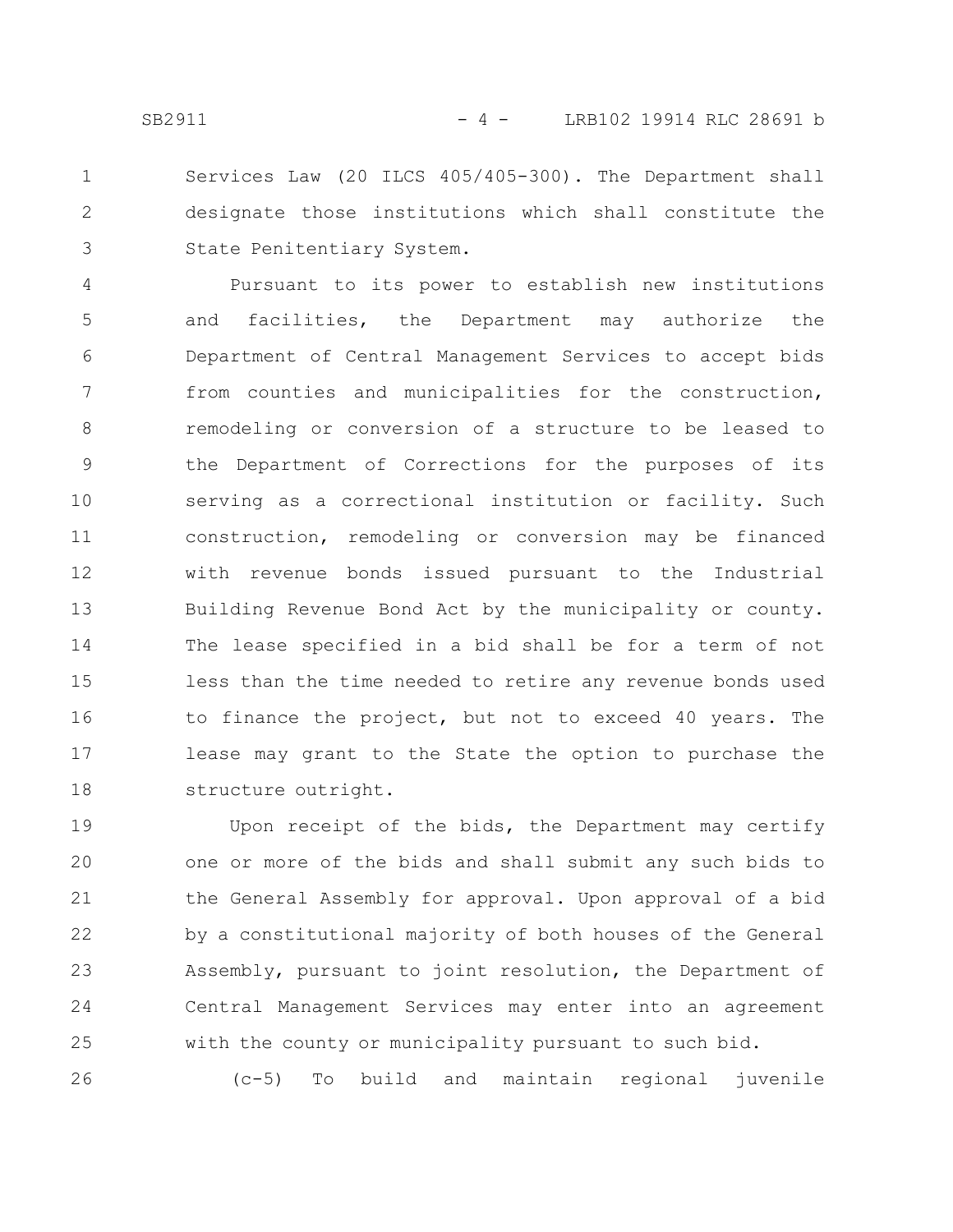detention centers and to charge a per diem to the counties as established by the Department to defray the costs of housing each minor in a center. In this subsection (c-5), "juvenile detention center" means a facility to house minors during pendency of trial who have been transferred from proceedings under the Juvenile Court Act of 1987 to prosecutions under the criminal laws of this State in accordance with Section 5-805 of the Juvenile Court Act of 1987, whether the transfer was by operation of law or permissive under that Section. The Department shall designate the counties to be served by each regional juvenile detention center. 1 2 3 4 5 6 7 8 9 10 11 12

(d) To develop and maintain programs of control, rehabilitation and employment of committed persons within its institutions. 13 14 15

(d-5) To provide a pre-release job preparation program for inmates at Illinois adult correctional centers. 16 17

(d-10) To provide educational and visitation opportunities to committed persons within its institutions through temporary access to content-controlled tablets that may be provided as a privilege to committed persons to induce or reward compliance. 18 19 20 21 22

(e) To establish a system of supervision and guidance of committed persons in the community. 23 24

(f) To establish in cooperation with the Department of Transportation to supply a sufficient number of prisoners 25 26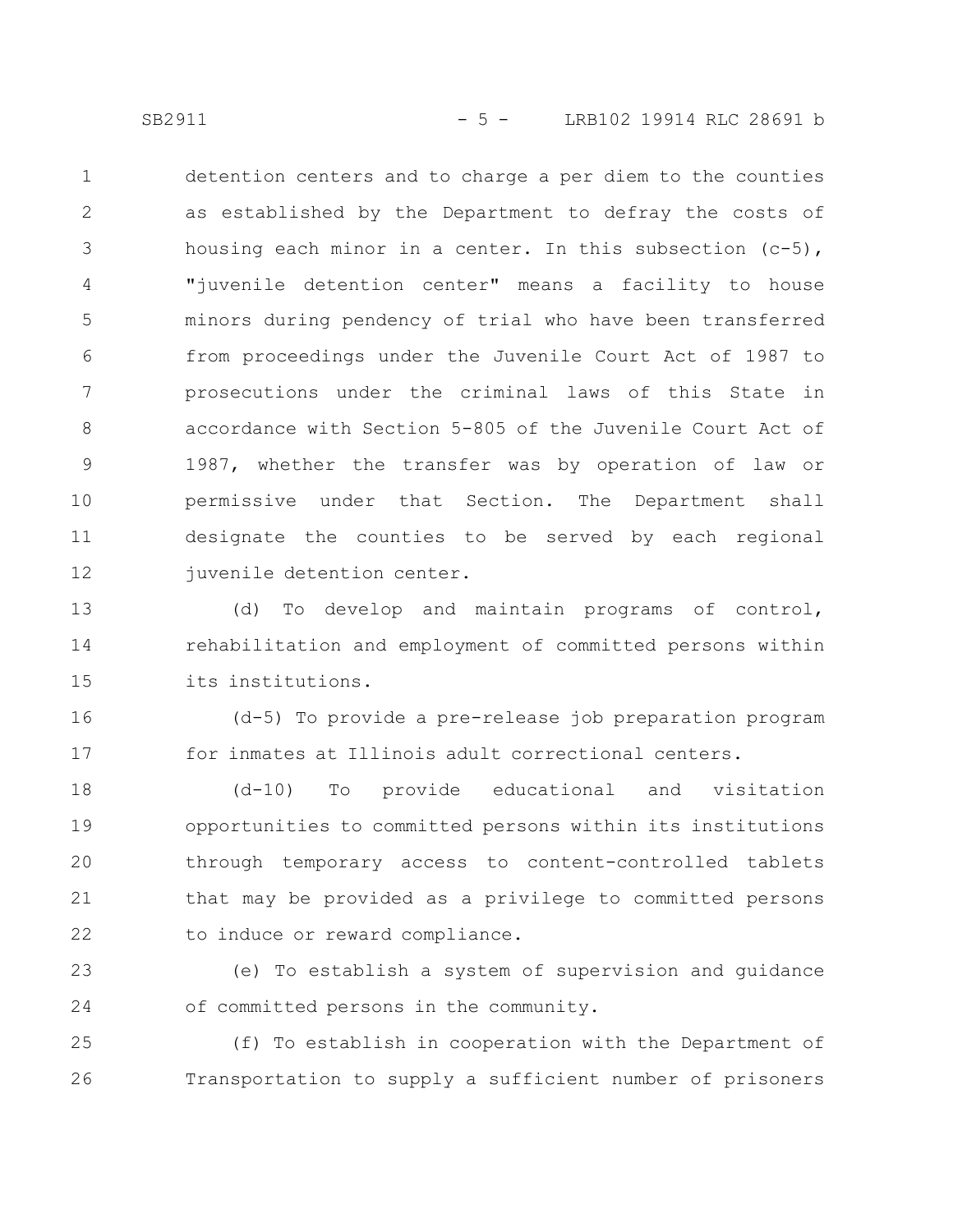for use by the Department of Transportation to clean up the trash and garbage along State, county, township, or municipal highways as designated by the Department of Transportation. The Department of Corrections, at the request of the Department of Transportation, shall furnish such prisoners at least annually for a period to be agreed upon between the Director of Corrections and the Secretary of Transportation. The prisoners used on this program shall be selected by the Director of Corrections on whatever basis he deems proper in consideration of their term, behavior and earned eligibility to participate in such program - where they will be outside of the prison facility but still in the custody of the Department of Corrections. Prisoners convicted of first degree murder, or a Class X felony, or armed violence, or aggravated kidnapping, or criminal sexual assault, aggravated criminal sexual abuse or a subsequent conviction for criminal sexual abuse, or forcible detention, or arson, or a prisoner adjudged a Habitual Criminal shall not be eligible for selection to participate in such program. The prisoners shall remain as prisoners in the custody of the Department of Corrections and such Department shall furnish whatever security is necessary. The Department of Transportation shall furnish trucks and equipment for the highway cleanup program and personnel to supervise and direct the program. Neither the Department of Corrections 1 2 3 4 5 6 7 8 9 10 11 12 13 14 15 16 17 18 19 20 21 22 23 24 25 26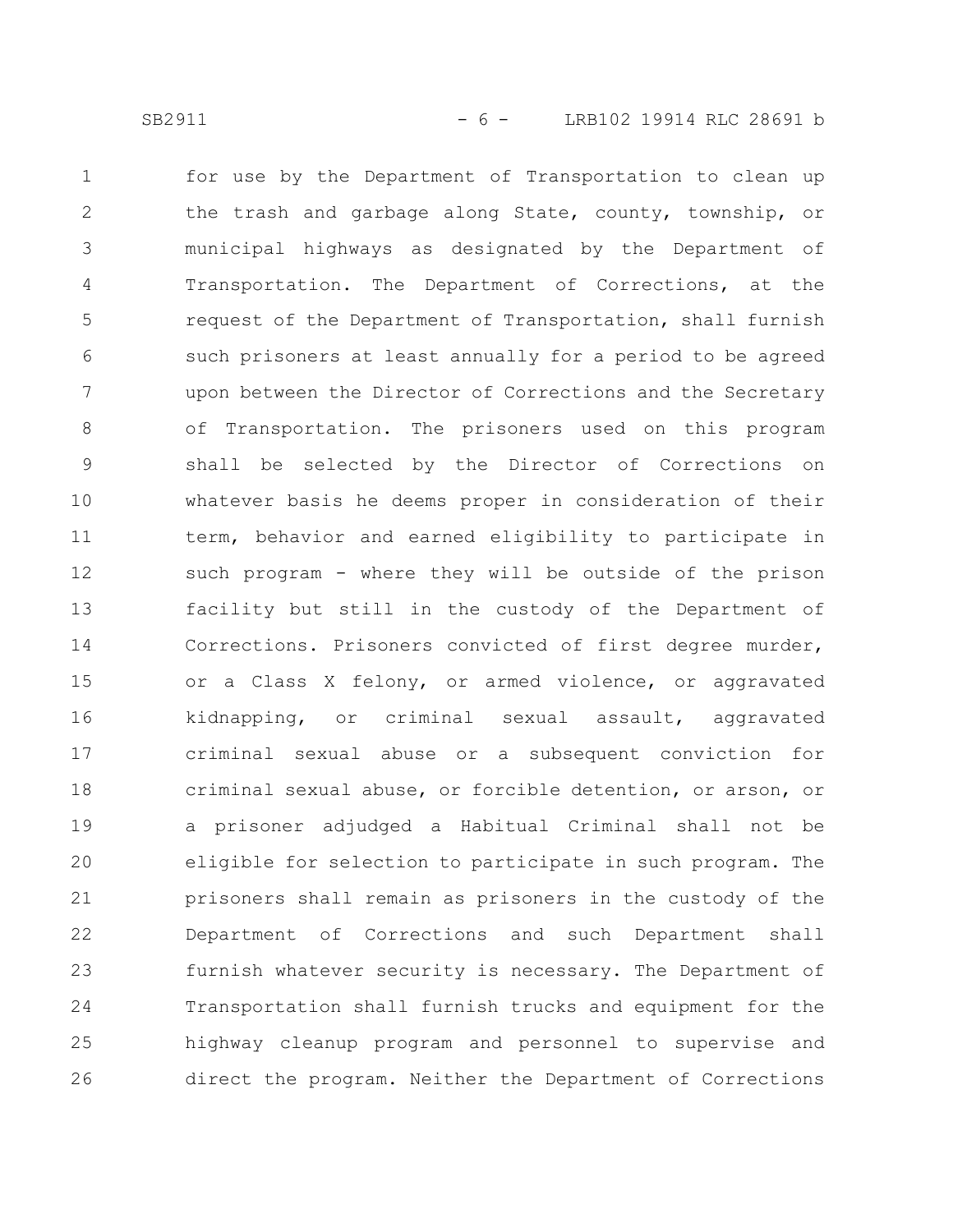1 2 nor the Department of Transportation shall replace any regular employee with a prisoner.

(g) To maintain records of persons committed to it and to establish programs of research, statistics and planning. 3 4 5

(h) To investigate the grievances of any person committed to the Department and to inquire into any alleged misconduct by employees or committed persons; and for these purposes it may issue subpoenas and compel the attendance of witnesses and the production of writings and papers, and may examine under oath any witnesses who may appear before it; to also investigate alleged violations of a parolee's or releasee's conditions of parole or release; and for this purpose it may issue subpoenas and compel the attendance of witnesses and the production of documents only if there is reason to believe that such procedures would provide evidence that such violations have occurred. 6 7 8 9 10 11 12 13 14 15 16 17 18

If any person fails to obey a subpoena issued under this subsection, the Director may apply to any circuit court to secure compliance with the subpoena. The failure to comply with the order of the court issued in response thereto shall be punishable as contempt of court. 19 20 21 22 23

(i) To appoint and remove the chief administrative officers, and administer programs of training and development of personnel of the Department. Personnel 24 25 26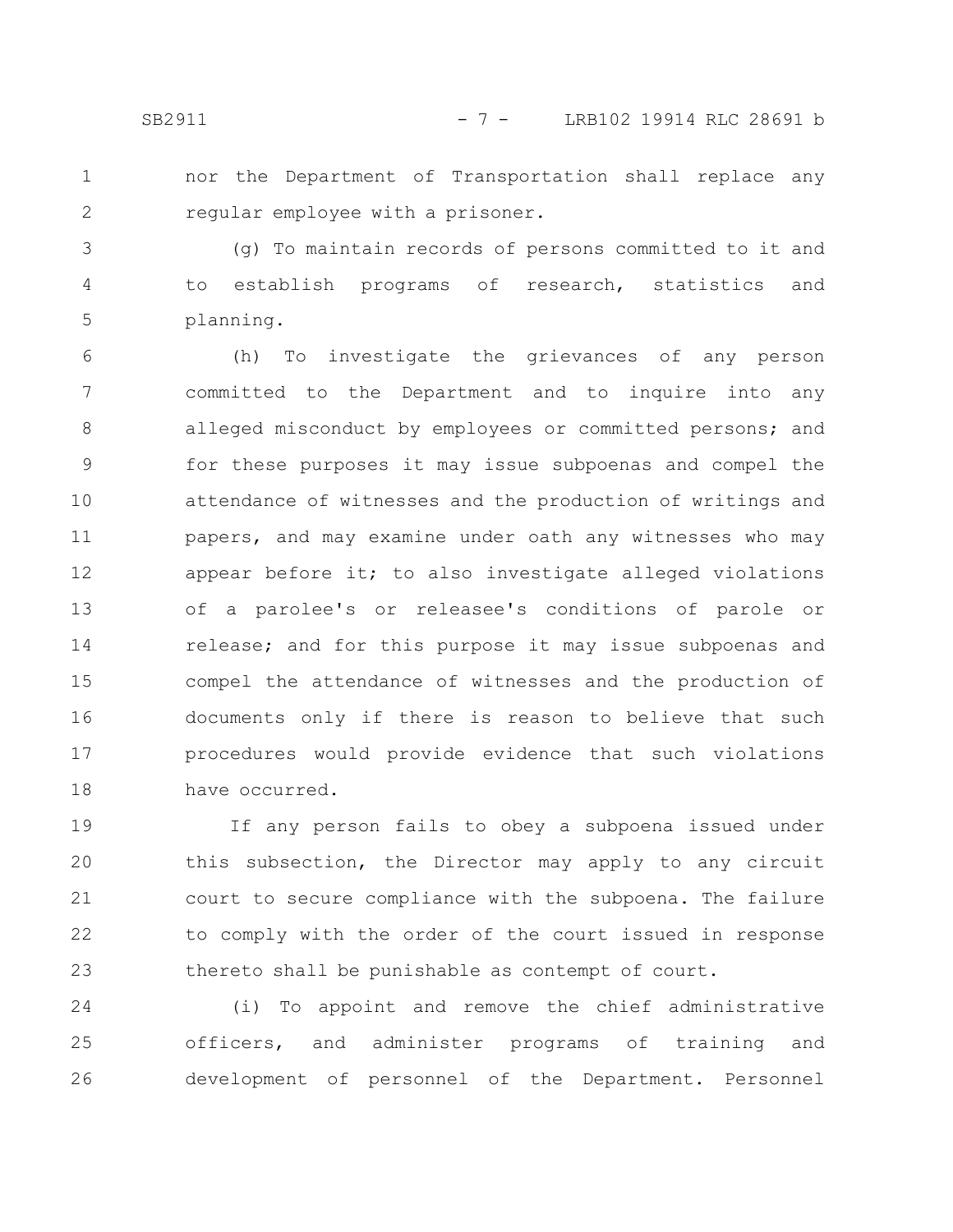SB2911 - 8 - LRB102 19914 RLC 28691 b

assigned by the Department to be responsible for the custody and control of committed persons or to investigate the alleged misconduct of committed persons or employees or alleged violations of a parolee's or releasee's conditions of parole shall be conservators of the peace for those purposes, and shall have the full power of peace officers outside of the facilities of the Department in the protection, arrest, retaking and reconfining of committed persons or where the exercise of such power is necessary to the investigation of such misconduct or violations. This subsection shall not apply to persons committed to the Department of Juvenile Justice under the Juvenile Court Act of 1987 on aftercare release. 1 2 3 4 5 6 7 8 9 10 11 12 13

(j) To cooperate with other departments and agencies and with local communities for the development of standards and programs for better correctional services in this State. 14 15 16 17

(k) To administer all moneys and properties of the Department. 18 19

(l) To report annually to the Governor on the committed persons, institutions and programs of the Department. 20 21 22

 $(1-5)$  (Blank). 23

(m) To make all rules and regulations and exercise all powers and duties vested by law in the Department. 24 25

(n) To establish rules and regulations for 26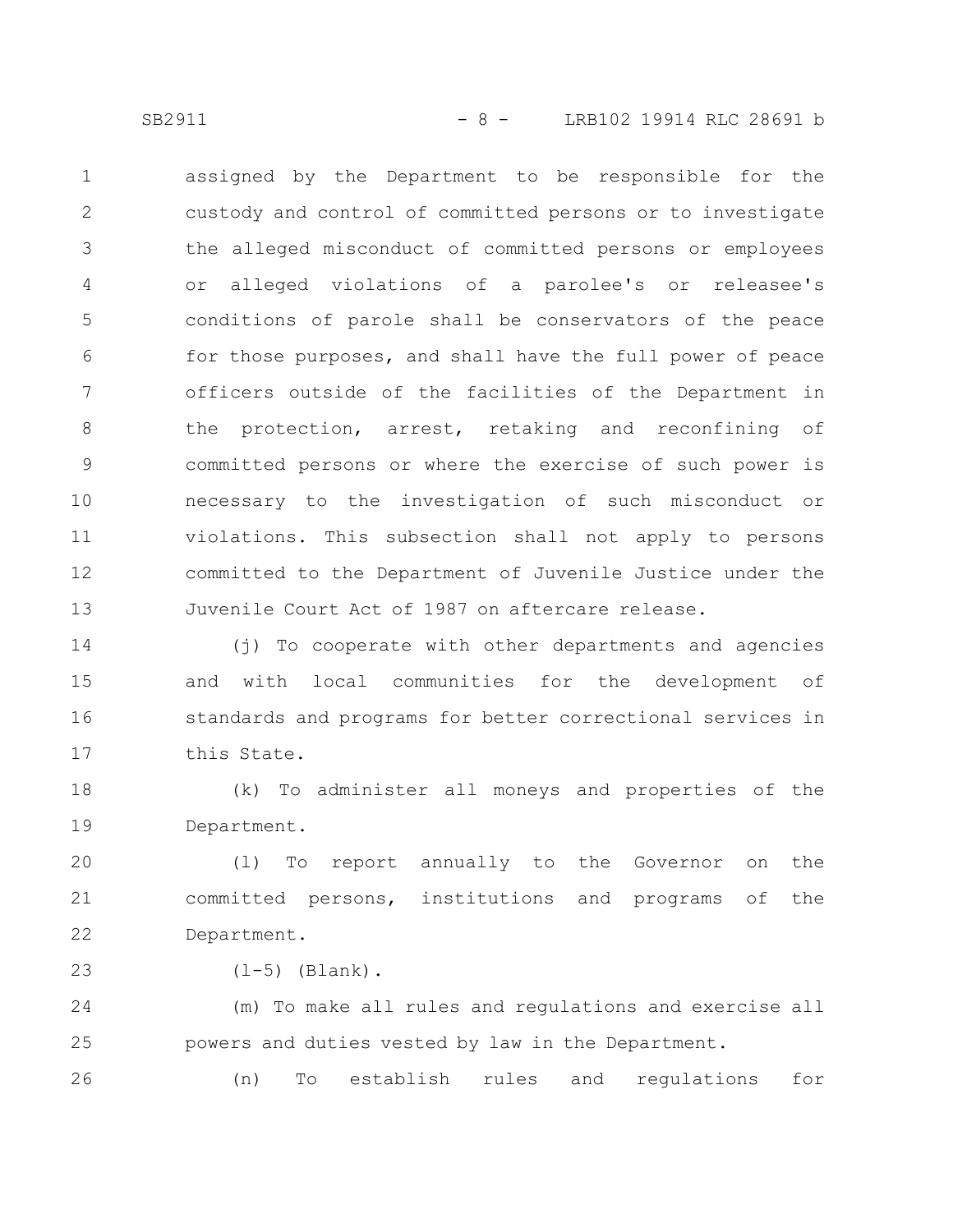administering a system of sentence credits, established in accordance with Section 3-6-3, subject to review by the Prisoner Review Board. 1 2 3

(o) To administer the distribution of funds from the State Treasury to reimburse counties where State penal institutions are located for the payment of assistant state's attorneys' salaries under Section 4-2001 of the Counties Code. 4 5 6 7 8

(p) To exchange information with the Department of Human Services and the Department of Healthcare and Family Services for the purpose of verifying living arrangements and for other purposes directly connected with the administration of this Code and the Illinois Public Aid Code. 9 10 11 12 13 14

15

(q) To establish a diversion program.

The program shall provide a structured environment for selected technical parole or mandatory supervised release violators and committed persons who have violated the rules governing their conduct while in work release. This program shall not apply to those persons who have committed a new offense while serving on parole or mandatory supervised release or while committed to work release. 16 17 18 19 20 21 22 23

Elements of the program shall include, but shall not be limited to, the following: 24 25

26

(1) The staff of a diversion facility shall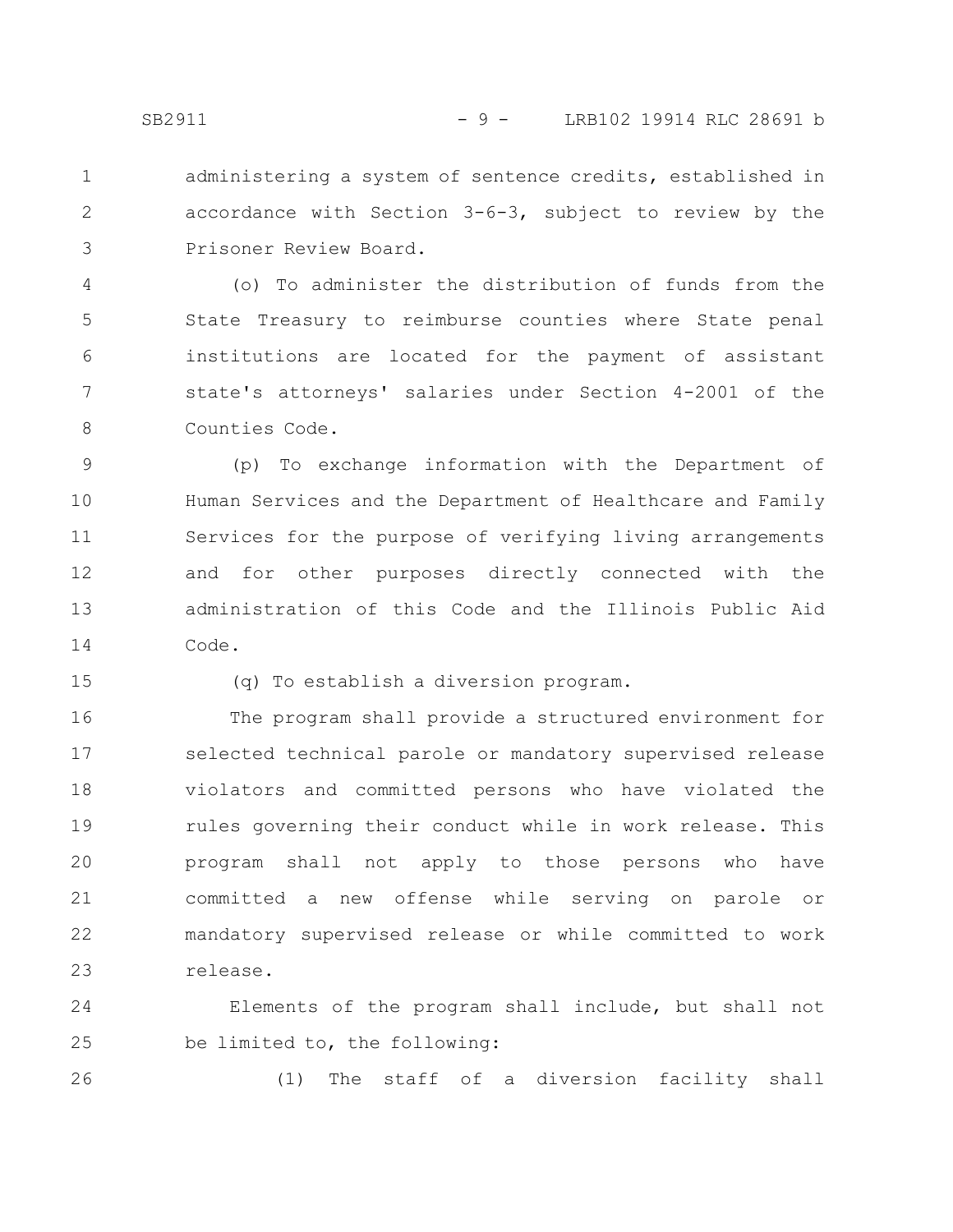SB2911 - 10 - LRB102 19914 RLC 28691 b

provide supervision in accordance with required objectives set by the facility. 1 2

(2) Participants shall be required to maintain employment. 3 4

(3) Each participant shall pay for room and board at the facility on a sliding-scale basis according to the participant's income. 5 6 7

8

(4) Each participant shall:

(A) provide restitution to victims in accordance with any court order; 9 10

(B) provide financial support to his dependents; and 11 12

(C) make appropriate payments toward any other court-ordered obligations. 13 14

(5) Each participant shall complete community service in addition to employment. 15 16

(6) Participants shall take part in such counseling, educational and other programs as the Department may deem appropriate. 17 18 19

(7) Participants shall submit to drug and alcohol screening. 20 21

(8) The Department shall promulgate rules governing the administration of the program. 22 23

(r) To enter into intergovernmental cooperation agreements under which persons in the custody of the Department may participate in a county impact 24 25 26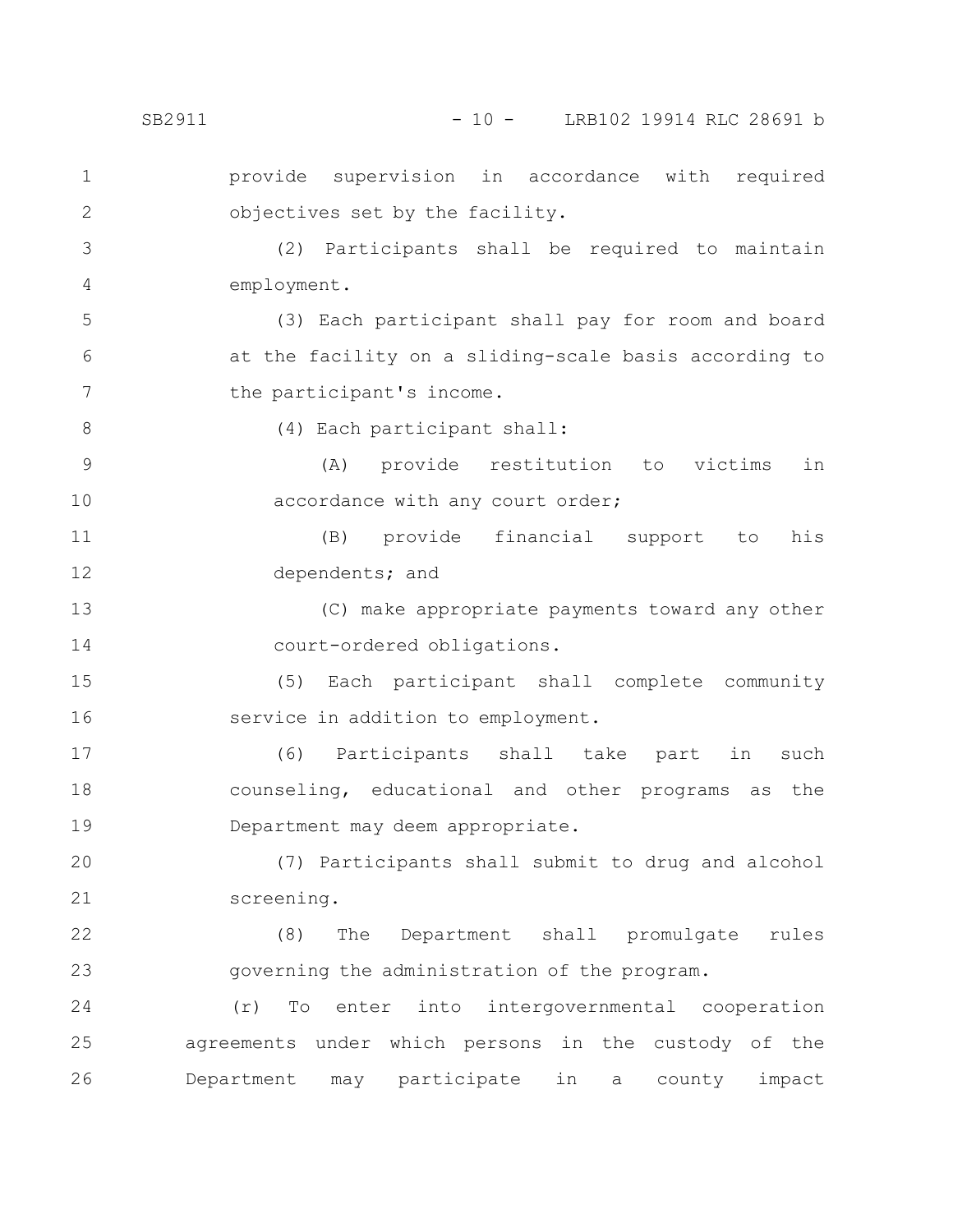- 
- 1 2

incarceration program established under Section 3-6038 or 3-15003.5 of the Counties Code.

3

 $(r-5)$  (Blank).

(r-10) To systematically and routinely identify with respect to each streetgang active within the correctional system: (1) each active gang; (2) every existing inter-gang affiliation or alliance; and (3) the current leaders in each gang. The Department shall promptly segregate leaders from inmates who belong to their gangs and allied gangs. "Segregate" means no physical contact and, to the extent possible under the conditions and space available at the correctional facility, prohibition of visual and sound communication. For the purposes of this paragraph (r-10), "leaders" means persons who: 4 5 6 7 8 9 10 11 12 13 14

15

(i) are members of a criminal streetgang;

(ii) with respect to other individuals within the streetgang, occupy a position of organizer, supervisor, or other position of management or leadership; and 16 17 18 19

(iii) are actively and personally engaged in directing, ordering, authorizing, or requesting commission of criminal acts by others, which are punishable as a felony, in furtherance of streetgang related activity both within and outside of the Department of Corrections. 20 21 22 23 24 25

"Streetgang", "gang", and "streetgang related" have the 26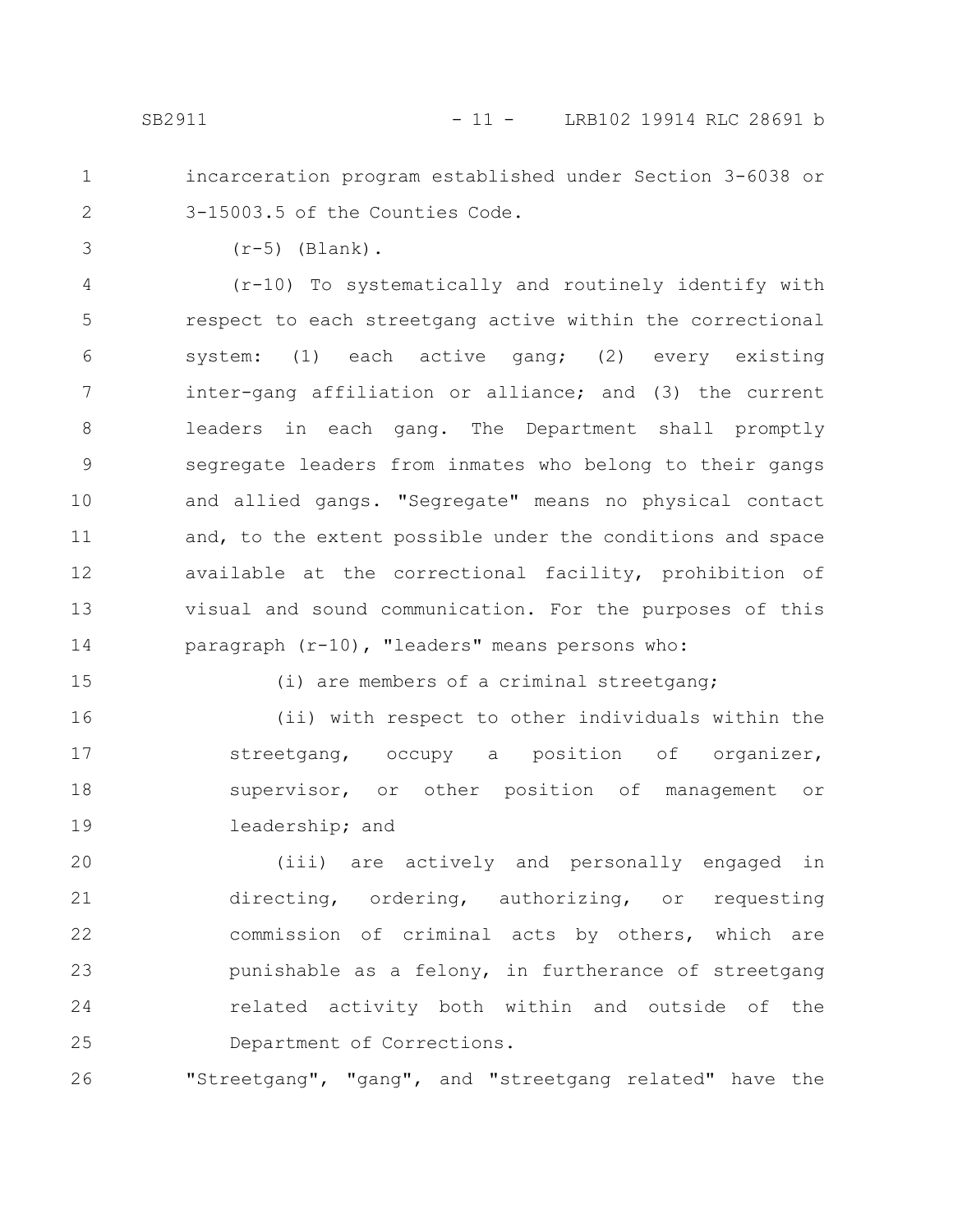1

2

meanings ascribed to them in Section 10 of the Illinois Streetgang Terrorism Omnibus Prevention Act.

(s) To operate a super-maximum security institution, in order to manage and supervise inmates who are disruptive or dangerous and provide for the safety and security of the staff and the other inmates. 3 4 5 6

(t) To monitor any unprivileged conversation or any unprivileged communication, whether in person or by mail, telephone, or other means, between an inmate who, before commitment to the Department, was a member of an organized gang and any other person without the need to show cause or satisfy any other requirement of law before beginning the monitoring, except as constitutionally required. The monitoring may be by video, voice, or other method of recording or by any other means. As used in this subdivision (1)(t), "organized gang" has the meaning ascribed to it in Section 10 of the Illinois Streetgang Terrorism Omnibus Prevention Act. 7 8 9 10 11 12 13 14 15 16 17 18

As used in this subdivision (1)(t), "unprivileged conversation" or "unprivileged communication" means a conversation or communication that is not protected by any privilege recognized by law or by decision, rule, or order of the Illinois Supreme Court. 19 20 21 22 23

(u) To establish a Women's and Children's Pre-release Community Supervision Program for the purpose of providing housing and services to eligible female inmates, as 24 25 26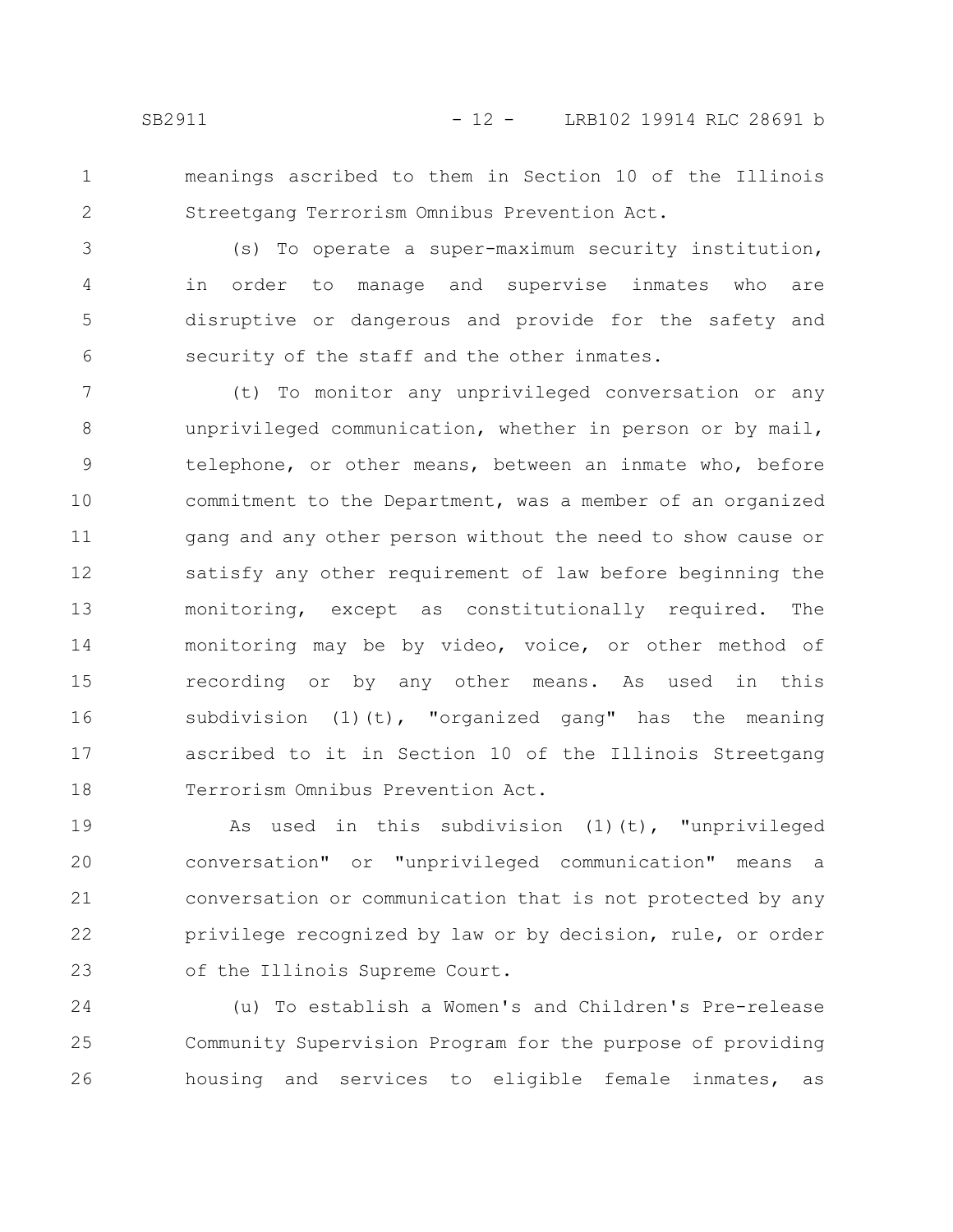determined by the Department, and their newborn and young children. 1 2

(u-5) To issue an order, whenever a person committed to the Department absconds or absents himself or herself, without authority to do so, from any facility or program to which he or she is assigned. The order shall be certified by the Director, the Supervisor of the Apprehension Unit, or any person duly designated by the Director, with the seal of the Department affixed. The order shall be directed to all sheriffs, coroners, and police officers, or to any particular person named in the order. Any order issued pursuant to this subdivision (1) (u-5) shall be sufficient warrant for the officer or person named in the order to arrest and deliver the committed person to the proper correctional officials and shall be executed the same as criminal process. 3 4 5 6 7 8 9 10 11 12 13 14 15 16

(v) To do all other acts necessary to carry out the provisions of this Chapter. 17 18

(2) The Department of Corrections shall by January 1, 1998, consider building and operating a correctional facility within 100 miles of a county of over 2,000,000 inhabitants, especially a facility designed to house juvenile participants in the impact incarceration program. 19 20 21 22 23

(3) When the Department lets bids for contracts for medical services to be provided to persons committed to Department facilities by a health maintenance organization, 24 25 26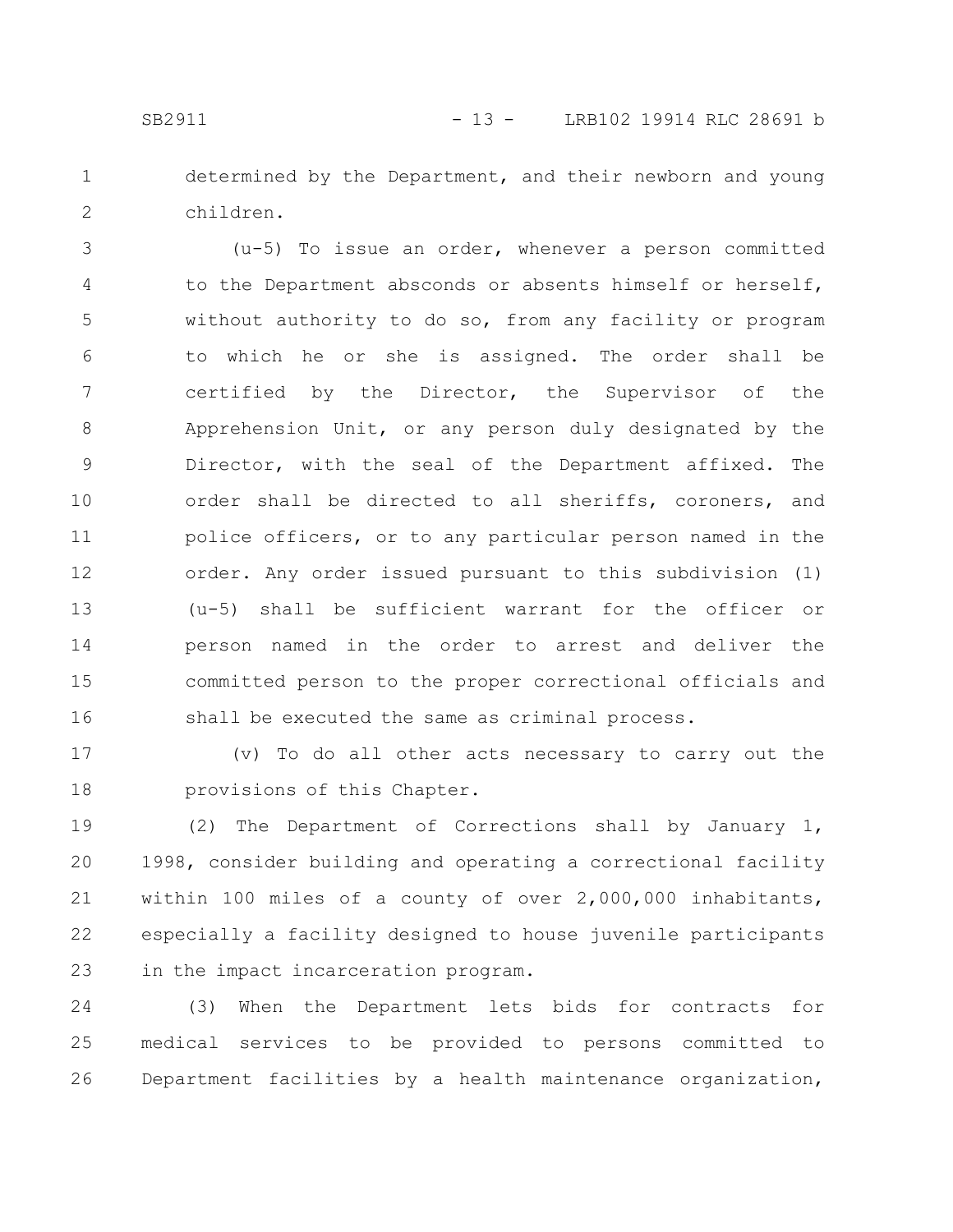medical service corporation, or other health care provider, the bid may only be let to a health care provider that has obtained an irrevocable letter of credit or performance bond issued by a company whose bonds have an investment grade or higher rating by a bond rating organization. 1 2 3 4 5

(4) When the Department lets bids for contracts for food or commissary services to be provided to Department facilities, the bid may only be let to a food or commissary services provider that has obtained an irrevocable letter of credit or performance bond issued by a company whose bonds have an investment grade or higher rating by a bond rating organization. 6 7 8 9 10 11 12

(5) On and after the date 6 months after August 16, 2013 (the effective date of Public Act 98-488), as provided in the Executive Order 1 (2012) Implementation Act, all of the powers, duties, rights, and responsibilities related to State healthcare purchasing under this Code that were transferred from the Department of Corrections to the Department of Healthcare and Family Services by Executive Order 3 (2005) are transferred back to the Department of Corrections; however, powers, duties, rights, and responsibilities related to State healthcare purchasing under this Code that were exercised by the Department of Corrections before the effective date of Executive Order 3 (2005) but that pertain to individuals resident in facilities operated by the Department of Juvenile Justice are transferred to the Department of Juvenile Justice. 13 14 15 16 17 18 19 20 21 22 23 24 25 26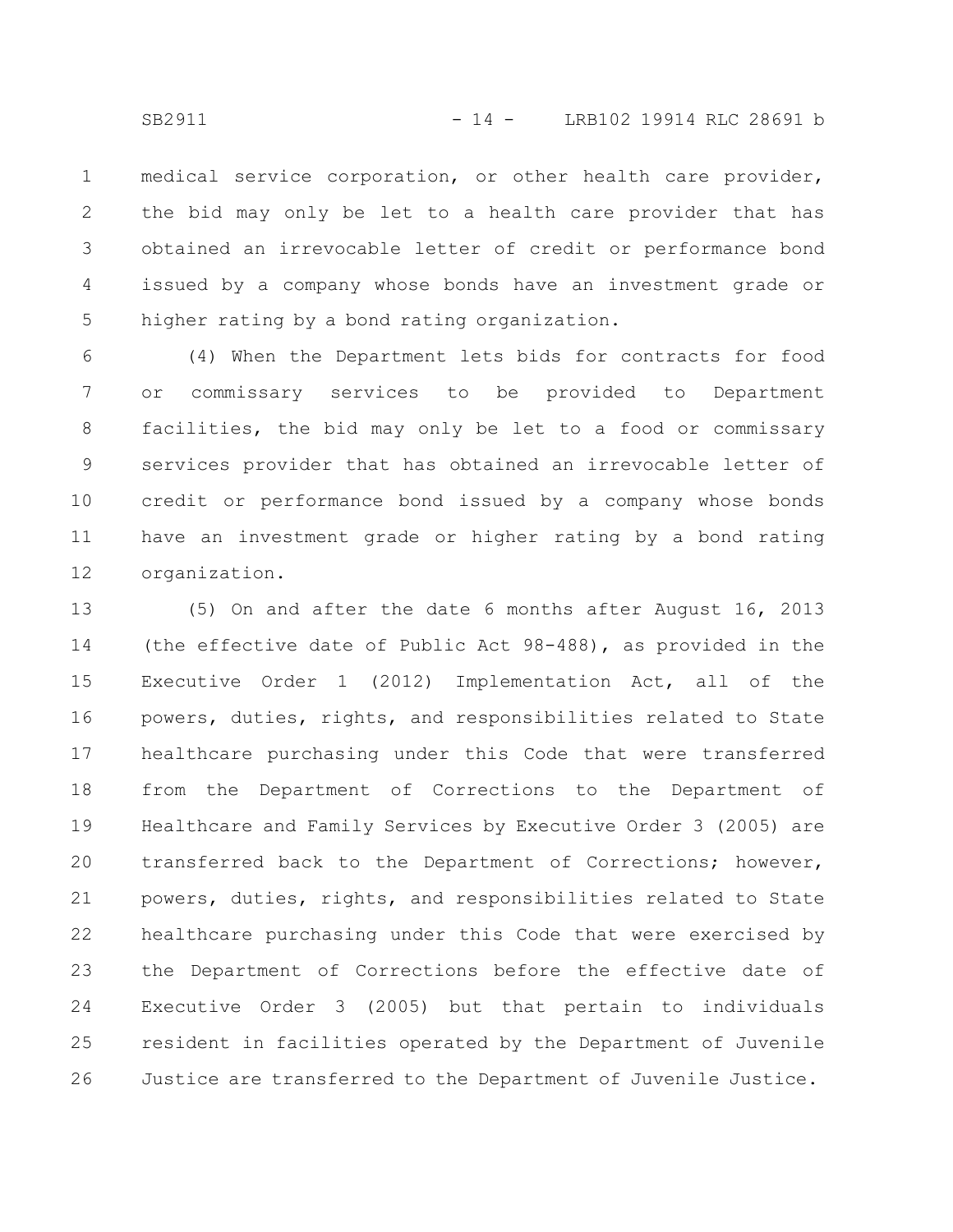SB2911 - 15 - LRB102 19914 RLC 28691 b

| $\mathbf 1$    | (6) The Director shall appoint a Family Liaison Officer to      |
|----------------|-----------------------------------------------------------------|
| 2              | review any denial of or restrictions on visitation to a         |
| 3              | by a person who, immediately before<br>committed<br>person      |
| $\overline{4}$ | incarceration of the committed person, was a family or          |
| 5              | household member of the committed person if the committed       |
| 6              | person has filed with the chief administrative officer of the   |
| 7              | facility a list of those persons whom the committed person      |
| 8              | wishes to visit him or her at the facility. In this Section and |
| 9              | Section 3-7-2, "family or household member" has the meaning     |
| 10             | ascribed to it in Section 112A-3 of the Code of Criminal        |
| 11             | Procedure of 1963.                                              |
|                |                                                                 |

(Source: P.A. 100-198, eff. 1-1-18; 100-863, eff. 8-14-18; 101-235, eff. 1-1-20.) 12 13

(730 ILCS 5/3-7-2) (from Ch. 38, par. 1003-7-2) 14

Sec. 3-7-2. Facilities. 15

(a) All institutions and facilities of the Department shall provide every committed person with access to toilet facilities, barber facilities, bathing facilities at least once each week, a library of legal materials and published materials including newspapers and magazines approved by the Director. A committed person may not receive any materials that the Director deems pornographic. 16 17 18 19 20 21 22

(b) (Blank). 23

(c) All institutions and facilities of the Department shall provide facilities for every committed person to leave 24 25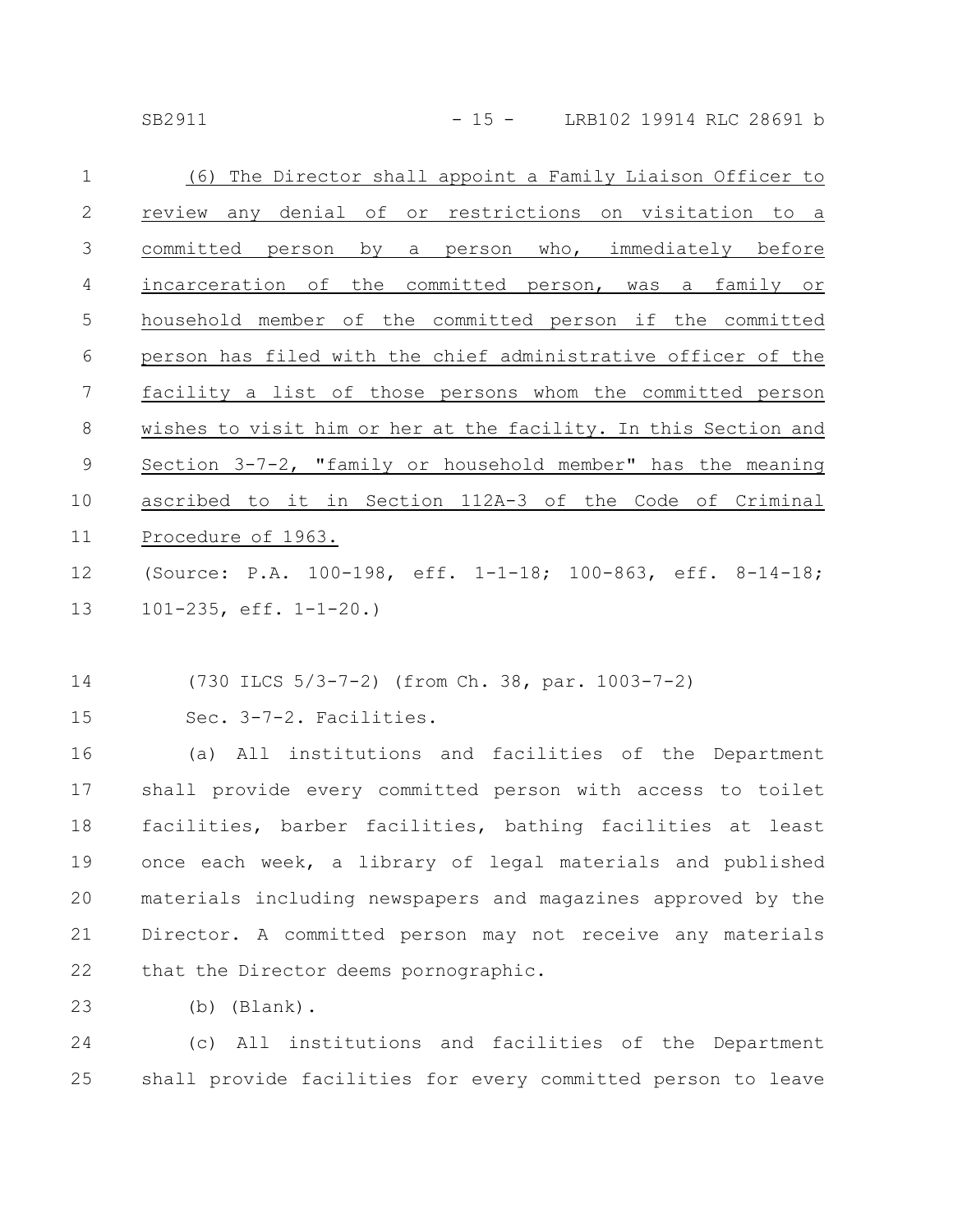his cell for at least one hour each day unless the chief administrative officer determines that it would be harmful or dangerous to the security or safety of the institution or facility. 1 2 3 4

(d) All institutions and facilities of the Department shall provide every committed person with a wholesome and nutritional diet at regularly scheduled hours, drinking water, clothing adequate for the season, bedding, soap and towels and medical and dental care. 5 6 7 8 9

(e) All institutions and facilities of the Department shall permit every committed person to send and receive an unlimited number of uncensored letters, provided, however, that the Director may order that mail be inspected and read for reasons of the security, safety or morale of the institution or facility. 10 11 12 13 14 15

(f) All of the institutions and facilities of the Department shall permit every committed person to receive in-person visitors and video contact, if available, except in case of abuse of the visiting privilege or when the chief administrative officer determines that such visiting would be harmful or dangerous to the security, safety or morale of the institution or facility. Each committed person is entitled to 7 visits per month. Every committed person may submit a list of at least 30 persons to the Department that are authorized to visit the committed person. The list shall be kept in an electronic format by the Department beginning on August 1, 16 17 18 19 20 21 22 23 24 25 26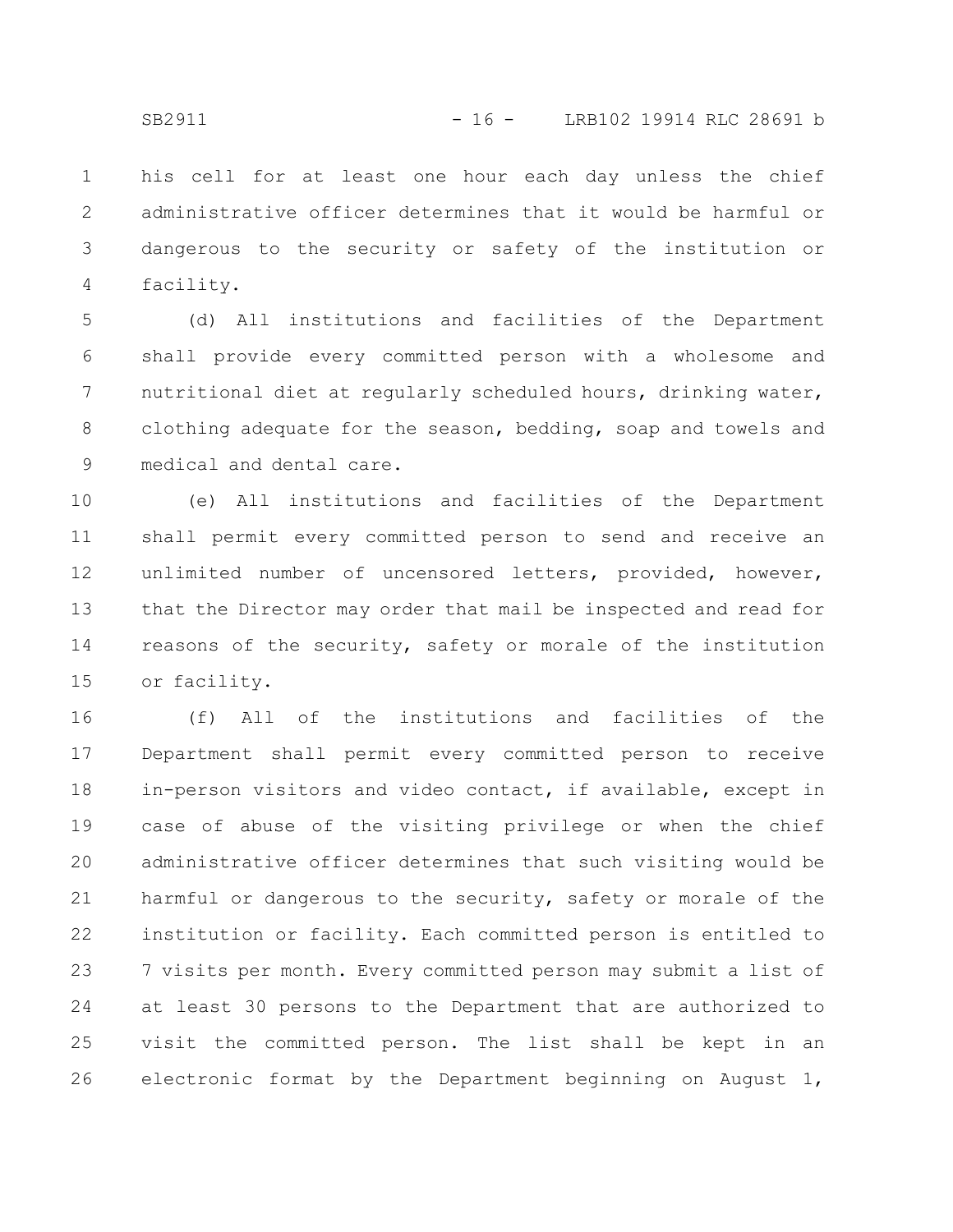2019, as well as available in paper form for Department employees. The chief administrative officer shall have the right to restrict visitation to non-contact visits, video, or other forms of non-contact visits for reasons of safety, security, and order, including, but not limited to, restricting contact visits for committed persons engaged in gang activity. No committed person in a super maximum security facility or on disciplinary segregation is allowed contact visits. Any committed person found in possession of illegal drugs or who fails a drug test shall not be permitted contact visits for a period of at least 6 months. Any committed person involved in gang activities or found guilty of assault committed against a Department employee shall not be permitted contact visits for a period of at least 6 months. The Department shall offer every visitor appropriate written information concerning HIV and AIDS, including information concerning how to contact the Illinois Department of Public Health for counseling information. The Department shall develop the written materials in consultation with the Department of Public Health. The Department shall ensure that all such information and materials are culturally sensitive and reflect cultural diversity as appropriate. Implementation of the changes made to this Section by Public Act 94-629 is subject to appropriation. The Department shall seek the lowest possible cost to provide video calling and shall charge to the extent of recovering any demonstrated costs of providing video 1 2 3 4 5 6 7 8 9 10 11 12 13 14 15 16 17 18 19 20 21 22 23 24 25 26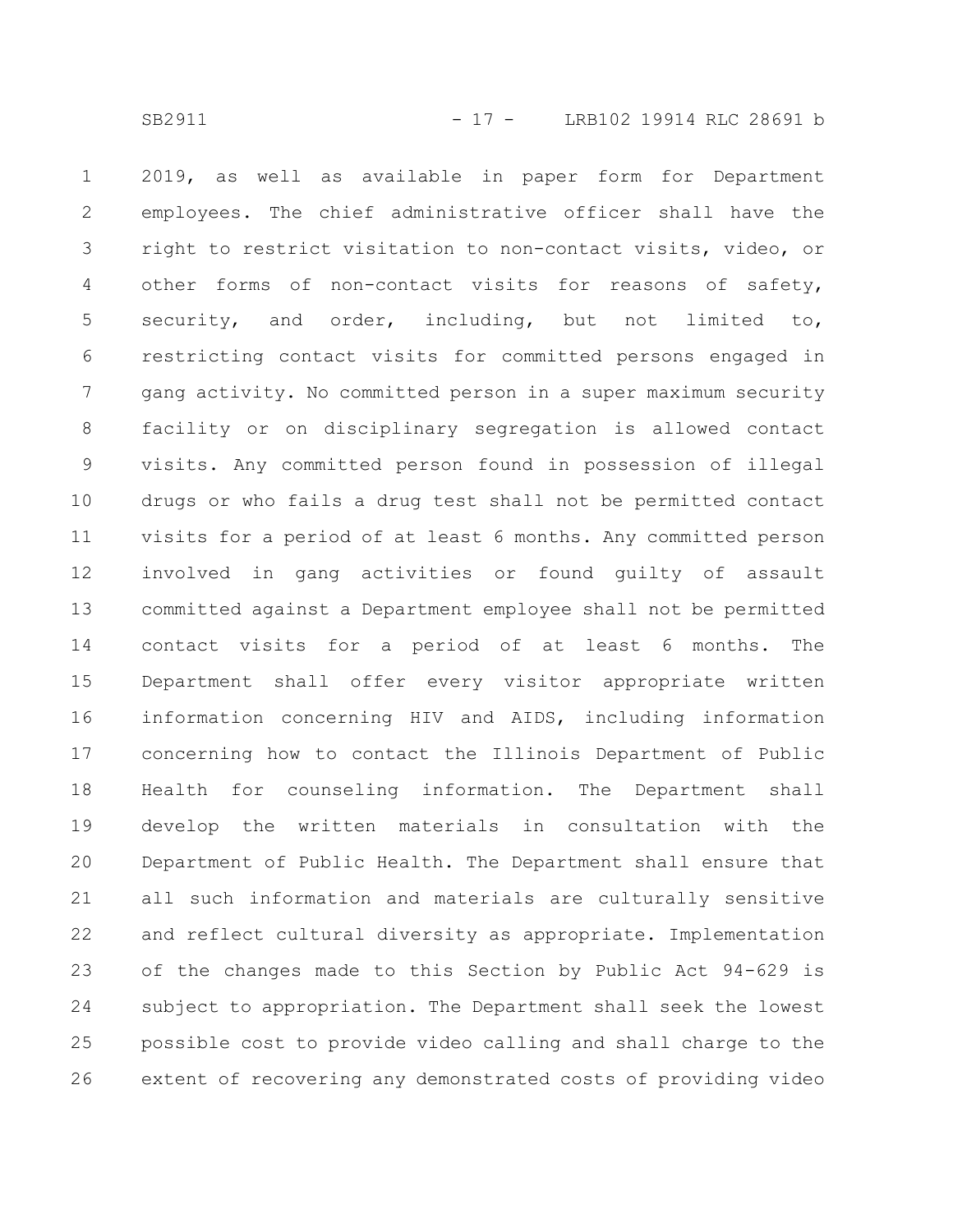calling. The Department shall not make a commission or profit from video calling services. Nothing in this Section shall be construed to permit video calling instead of in-person visitation. 1 2 3 4

5

 $(f-5)$  (Blank).

(f-10) The Department may not restrict or limit in-person visits to committed persons due to the availability of interactive video conferences. 6 7 8

(f-15)(1) The Department shall issue a standard written policy for each institution and facility of the Department that provides for: 9 10 11

(A) the number of in-person visits each committed person is entitled to per week and per month including the requirements of subsection (f) of this Section; 12 13 14

15

(B) the hours of in-person visits;

(C) the type of identification required for visitors at least 18 years of age; and 16 17

(D) the type of identification, if any, required for visitors under 18 years of age. 18 19

(2) This policy shall be posted on the Department website and at each facility. 20 21

(3) The Department shall post on its website daily any restrictions or denials of visitation for that day and the succeeding 5 calendar days, including those based on a lockdown of the facility, to inform family members and other visitors. 22 23 24 25 26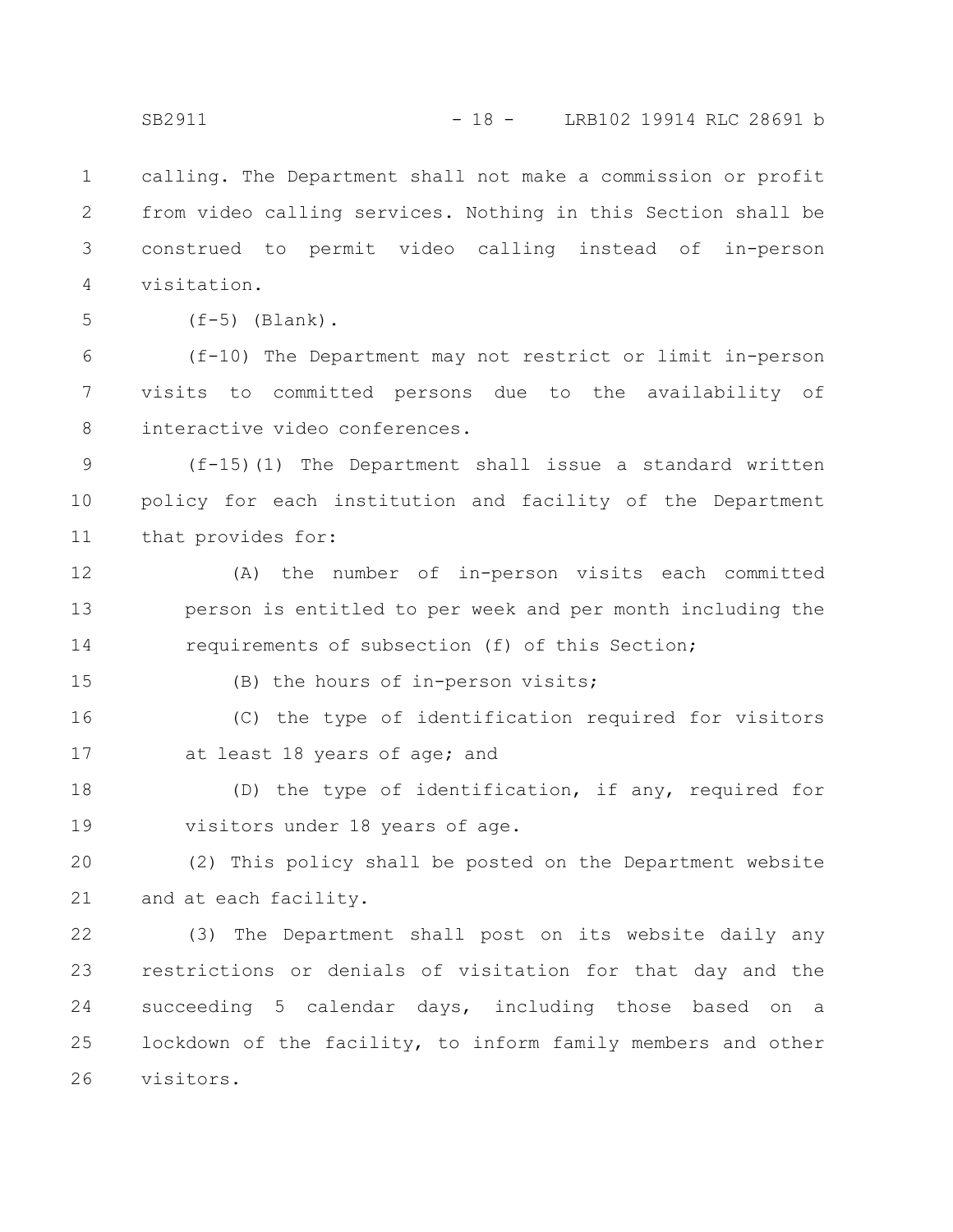SB2911 - 19 - LRB102 19914 RLC 28691 b

| $\mathbf 1$    | $(f-20)$<br>Department shall adopt<br>The<br>rules<br>regarding |
|----------------|-----------------------------------------------------------------|
| $\mathbf{2}$   | in-person or video conferencing with committed persons. A       |
| $\mathcal{S}$  | staff member of a facility may not deny an in-person or video   |
| $\overline{4}$ | conferencing visit for any reason other than as provided for    |
| 5              | rule. Visitation rules shall be<br>published<br>the<br>by<br>on |
| 6              | Department's website. Any potential visitor who is denied a     |
| 7              | given a standard form, in writing, that<br>visit shall be       |
| $\,8\,$        | includes the specific rule that is the basis for the denial and |
| $\mathcal{G}$  | Family Liaison Officer information if the potential<br>the      |
| 10             | visitor wishes to appeal the denial of the visitation. The      |
| 11             | Department's Family Liaison Officer shall review within 15      |
| 12             | days after receipt each visitation denial and determine         |
| 13             | whether the denial was appropriate under the specific rule.     |
| 14             | The written review and its outcome shall be published on the    |
| 15             | Department's website.                                           |

(g) All institutions and facilities of the Department shall permit religious ministrations and sacraments to be available to every committed person, but attendance at religious services shall not be required. 16 17 18 19

(h) Within 90 days after December 31, 1996, the Department shall prohibit the use of curtains, cell-coverings, or any other matter or object that obstructs or otherwise impairs the line of vision into a committed person's cell. 20 21 22 23

(Source: P.A. 99-933, eff. 1-27-17; 100-30, eff. 1-1-18; 100-142, eff. 1-1-18; 100-677, eff. 1-1-19; 100-863, eff.  $8-14-18.$ 24 25 26